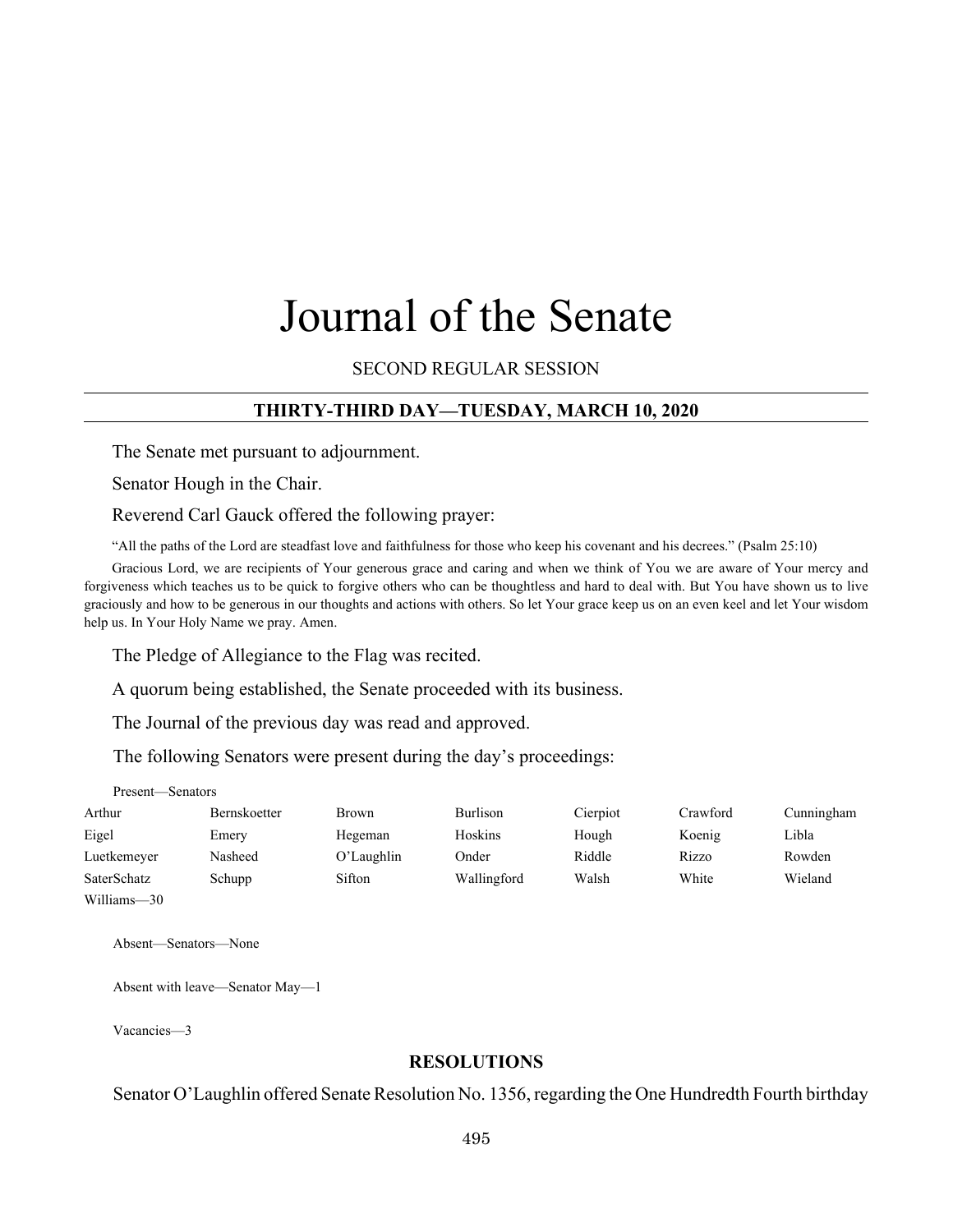of Mary Pauline Brown, Macon, which was adopted.

Senator Libla offered Senate Resolution No. 1357, regarding Tina Priest Brown, Kennett, which was adopted.

Senator Schatz offered Senate Resolution No. 1358, regarding Raymond Daniel Candelario, Eureka, which was adopted.

Senator Schatz offered Senate Resolution No. 1359, regarding James William Dick, Chesterfield, which was adopted.

Senator Sater offered Senate Resolution No. 1360, regarding Wheeler Furniture, Aurora, which was adopted.

Senator Riddle offered Senate Resolution No. 1361, regarding Kenneth John Rau, Warrenton, which was adopted.

Senator Sifton offered Senate Resolution No. 1362, regarding Rachel Solverud, which was adopted.

Senator Sifton offered Senate Resolution No. 1363, regarding Will Hickey, which was adopted.

Senator White offered Senate Resolution No. 1364, regarding the death of Lennis Allen Queen, which was adopted.

Senator Crawford offered Senate Resolution No. 1365, regarding El Dorado Springs Municipal Band, which was adopted.

## **MESSAGES FROM THE GOVERNOR**

The following messages were received from the Governor, reading of which was waived:

#### **GOVERNOR**

#### STATE OF MISSOURI

#### March 10, 2020

To the Senate of the 100<sup>th</sup> General Assembly of the State of Missouri:

I have the honor to transmit to you herewith for your advice and consent the following appointment:

Cathy J. Dean, 828 Huntington Road, Kansas City, Jackson County, Missouri 64113, as a member of the Kansas City Board of Police Commissioners, for a term ending March 7, 2024, and until her successor is duly appointed and qualified; vice, Cathy J. Dean, reappointed.

Respectfully submitted,

Michael L. Parson

Governor

Also,

#### **GOVERNOR**

#### STATE OF MISSOURI

March 10, 2020

To the Senate of the 100<sup>th</sup> General Assembly of the State of Missouri:

I have the honor to transmit to you herewith for your advice and consent the following appointment:

Connie Diekman, Republican, 344 Elm Valley Drive, Webster Groves, Saint Louis County, Missouri 63119, as a member of the State Committee of Dieticians, for a term ending June 11, 2021, and until her successor is duly appointed and qualified; vice, Le Greta Hudson, resigned.

Respectfully submitted,

Michael L. Parson

Governor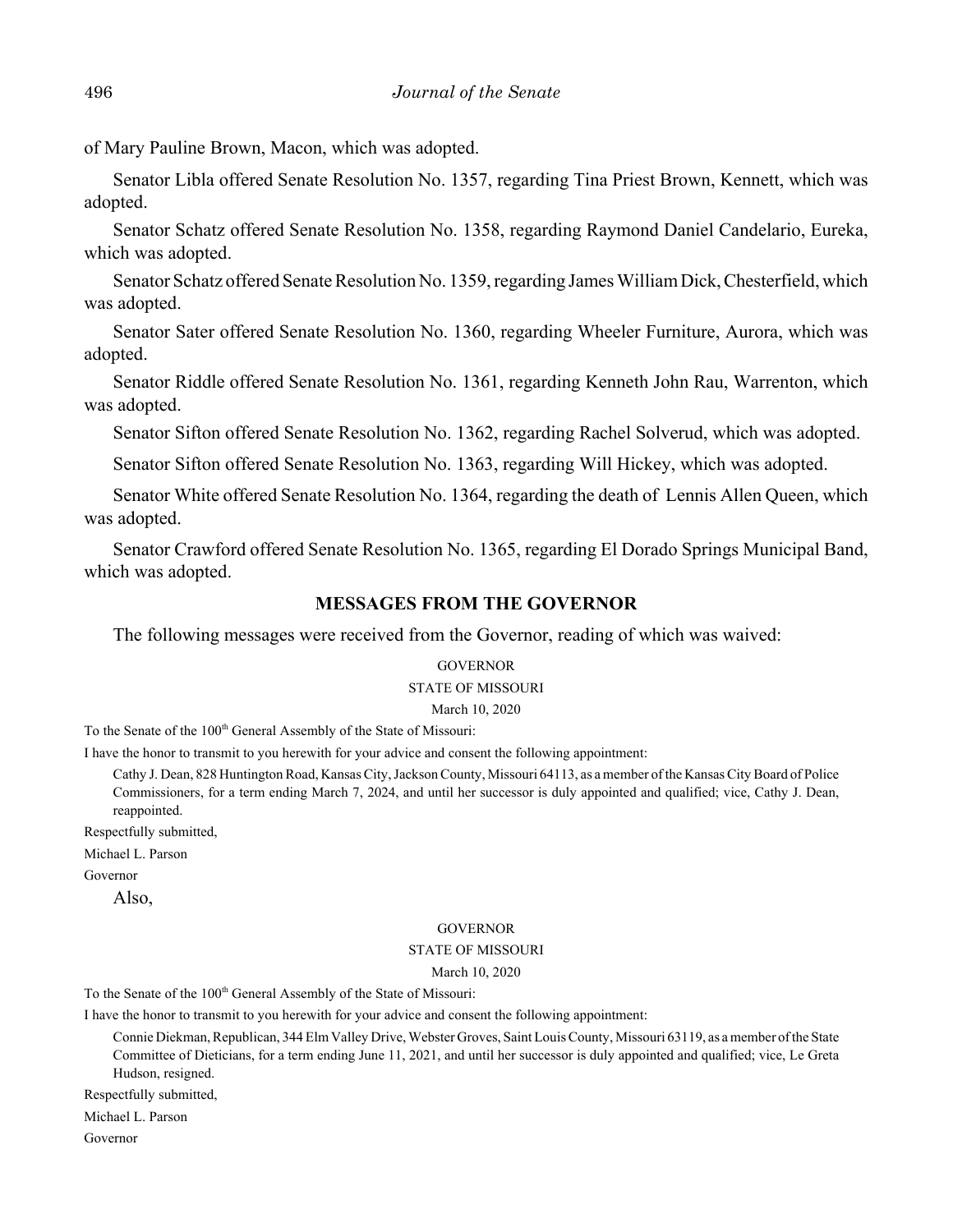Also,

#### **GOVERNOR**

#### STATE OF MISSOURI

#### March 10, 2020

To the Senate of the 100<sup>th</sup> General Assembly of the State of Missouri:

I have the honor to transmit to you herewith for your advice and consent the following appointment:

Donald P. Edinger, 4150 Northeast 63rd Terrace, Gladstone, Clay County, Missouri 64119, as a member of the Missouri Family Trust Board of Trustees, for a term ending October 25, 2022, and until his successor is duly appointed and qualified; vice, Stephanie D. Briscoe, resigned.

Respectfully submitted,

Michael L. Parson

Governor

Also,

#### GOVERNOR

#### STATE OF MISSOURI

March 10, 2020

To the Senate of the 100<sup>th</sup> General Assembly of the State of Missouri:

I have the honor to transmit to you herewith for your advice and consent the following appointment:

Anita Marlay, Republican, 701 Graham Point, Camdenton, Camden County, Missouri 65020, as a member of the State Committee of Dieticians, for a term ending June 11, 2022, and until her successor is duly appointed and qualified; vice, Mary A. Brown, resigned.

Respectfully submitted,

Michael L. Parson

Governor

Also,

#### **GOVERNOR**

#### STATE OF MISSOURI

#### March 10, 2020

To the Senate of the 100<sup>th</sup> General Assembly of the State of Missouri:

The following addendum should be made to the appointment of Robert P. Ballsrud as a member of the Higher Education Loan Authority of the State of Missouri, submitted to you on February 12, 2020. Line 2 should be amended to read:

member of the Higher Education Loan Authority of the State of Missouri, for a term ending October 22, 2020,

Respectfully submitted,

Michael L. Parson

Governor

President Pro Tem Schatz referred the above appointments, reappointment and addendum to the Committee on Gubernatorial Appointments.

#### **REFERRALS**

President Pro Tem Schatz referred **SCR 46** to the Committee on Rules, Joint Rules, Resolutions and Ethics.

President Pro Tem Schatz assumed the Chair.

## **REPORTS OF STANDING COMMITTEES**

Senator Luetkemeyer, Chairman of the Committee on the Judiciary and Civil and Criminal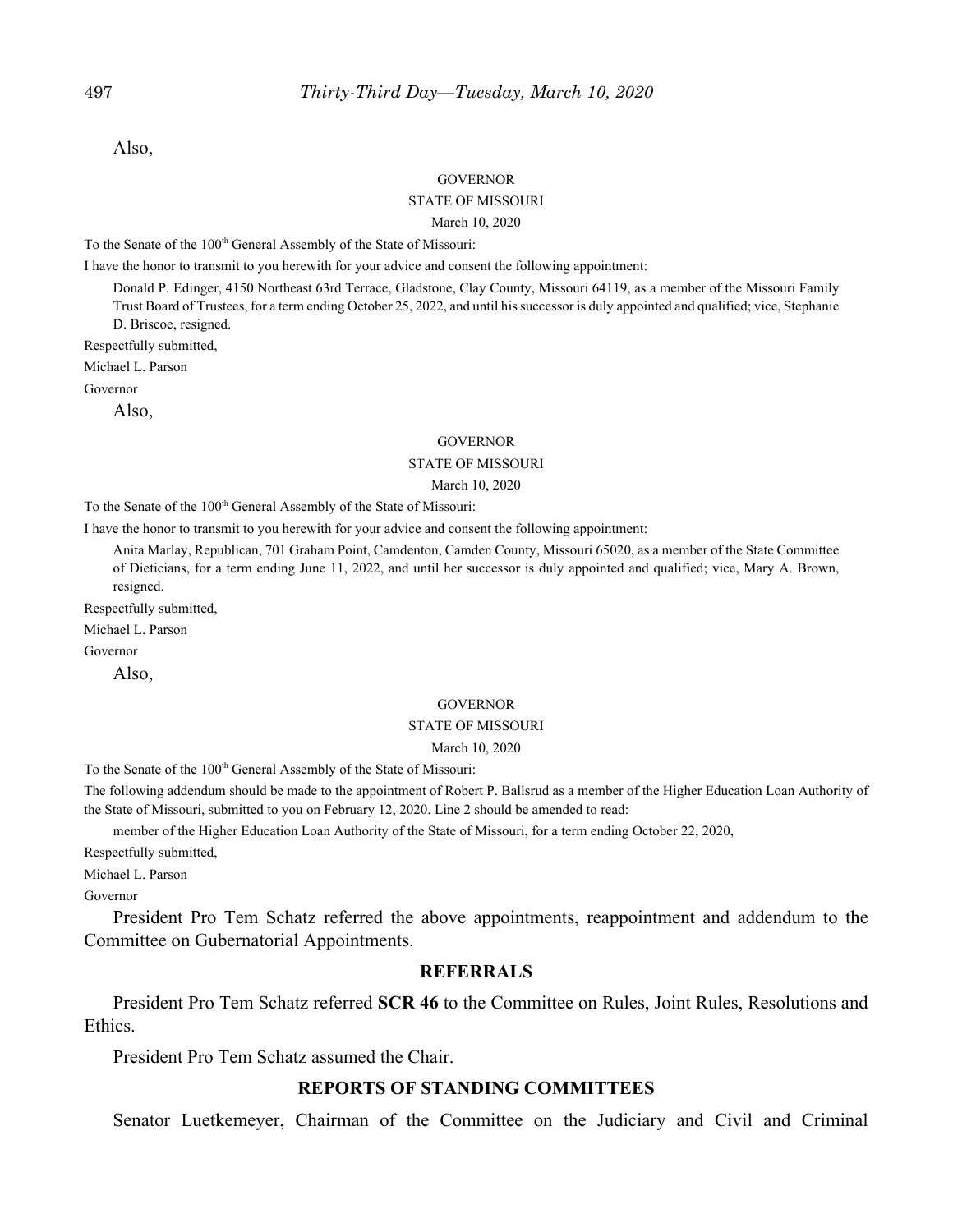Jurisprudence, submitted the following reports:

Mr. President: Your Committee on the Judiciary and Civil and Criminal Jurisprudence, to which was referred **SJR 61**, begs leave to report that it has considered the same and recommends that the Senate Committee Substitute, hereto attached, do pass.

Also,

Mr. President: Your Committee on the Judiciary and Civil and Criminal Jurisprudence, to which was referred **SB 542**, begs leave to report that it has considered the same and recommends that the Senate Committee Substitute, hereto attached, do pass.

Senator Hough assumed the Chair.

# **SENATE BILLS FOR PERFECTION**

**SB 677** was placed on the Informal Calendar.

Senator Koenig moved that **SB 569**, with **SCS**, be taken up for perfection, which motion prevailed.

**SCS** for **SB 569**, entitled:

## SENATE COMMITTEE SUBSTITUTE FOR SENATE BILL NO. 569

An Act to repeal section 595.220, RSMo, and to enact in lieu thereof one new section relating to evidentiary collection kits.

Was taken up.

Senator Koenig moved that **SCS** for **SB 569** be adopted.

Senator Koenig offered **SS** for **SCS** for **SB 569**, entitled:

# SENATE SUBSTITUTE FOR SENATE COMMITTEE SUBSTITUTE FOR SENATE BILL NO. 569

An Act to repeal section 595.220, RSMo, and to enact in lieu thereof three new sections relating to victims of sexual offenses.

Senator Koenig moved that **SS** for **SCS** for **SB 569** be adopted.

Senator Schupp offered **SA 1**:

### SENATE AMENDMENT NO. 1

Amend Senate Substitute for Senate Committee Substitute for Senate Bill No. 569, Page 1, Section A, Line 3 of said page, by inserting after all of said line the following:

"**192.2520. 1. Sections 192.2520 and 197.135 shall be known and may be cited as the "Justice for Survivors Act".**

**2. As used in this section, the following terms shall mean:**

**(1) "Appropriate medical provider", the same meaning as used in section 595.220;**

**(2) "Department", the department of health and senior services;**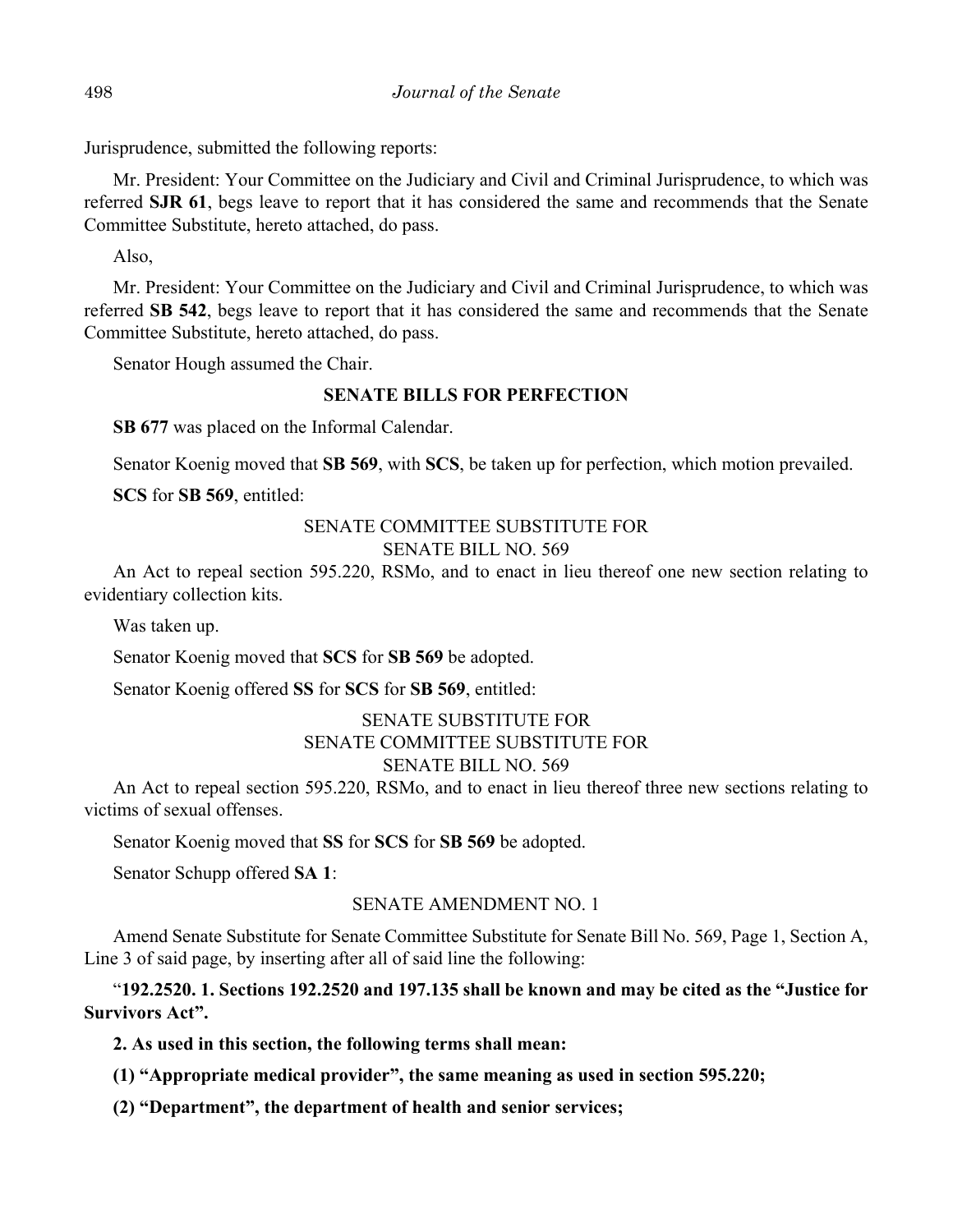**(3) "Evidentiary collection kit", the same meaning as used in section 595.220;**

**(4) "Forensic examination", the same meaning as used in section 595.220;**

**(5) "Telehealth", the same meaning as used in section 191.1145.**

**3. No later than July 1, 2022, there shall be established within the department a statewide telehealth network for forensic examinations of victims of sexual offenses in order to provide access to sexual assault nurse examiners (SANE) or other similarly trained appropriate medical providers. A statewide coordinator for the telehealth network shall be selected by the director of the department of health and senior services and shall have oversight responsibilities and provide support for the training programs offered by the network, as well as the implementation and operation of the network.**

**4. The network shall provide mentoring and educational training services, including:**

**(1) Conducting a forensic examination of a victim of a sexual offense, in accordance with best practices, while utilizing an evidentiary collection kit;**

**(2) Proper documentation, transmission, and storage of the examination evidence;**

**(3) Utilizing trauma-informed care to address the needs of victims;**

**(4) Utilizing telehealth technology while conducting a live examination; and**

**(5) Providing ongoing case consultation and serving as an expert witness in event of a trial.**

**The network shall, in the mentoring and educational training services provided, emphasize the importance of obtaining a victim's informed consent to evidence collection, including issues involving minor consent, and the scope and limitations of confidentiality regarding information gathered during the forensic examination.**

**5. The training offered may be made available both online or in person, including the use of video conferencing technology to connect trained interdisciplinary experts with providers in a case-based learning environment.**

**6. The network shall, through telehealth services available twenty-four hours a day, seven days a week, by a SANE or another similarly trained appropriate medical provider, provide mentoring, consultation services, guidance, and technical assistance to appropriate medical providers during and outside of a forensic examination of a victim of a sexual offense. The network shall ensure that the system through which the network provides telehealth services meets national standards for interoperability to connect to telehealth systems.**

**7. The department may consult and enter into any necessary contracts with any other local, state, or federal agency, institution of higher education, or private entity to carry out the provisions of this section, including, but not limited to, a contract to:**

**(1) Develop, implement, maintain, or operate the network;**

**(2) Train and provide technical assistance to appropriate medical providers on conducting forensic examinations of victims of sexual offenses and the use of telehealth services; and**

**(3) Provide consultation, guidance, or technical assistance to appropriate medical providers using telehealth services during a forensic examination of a victim of a sexual offense.**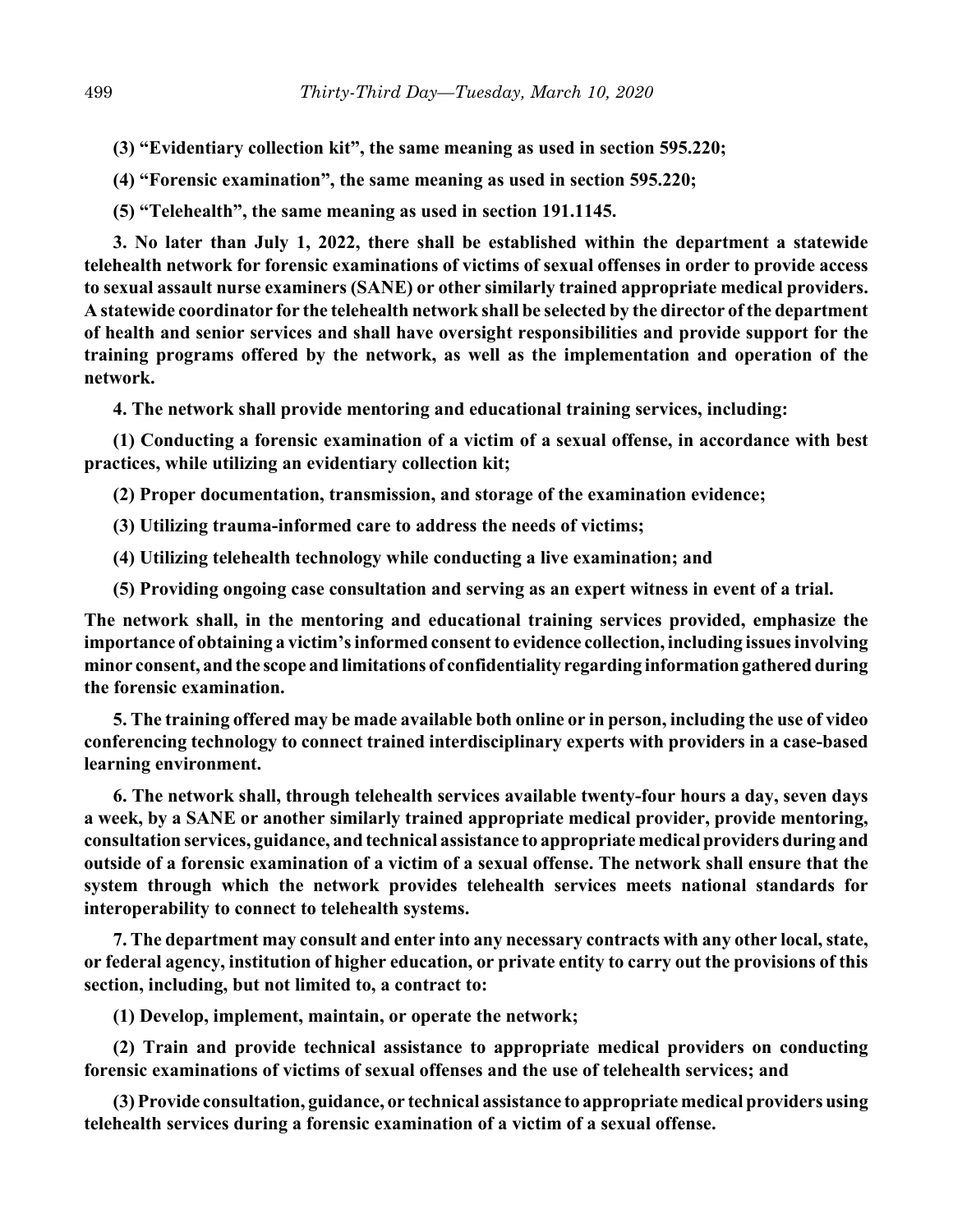**8. Beginning October 1, 2021, and each year thereafter, all hospitals licensed under chapter 197 shall report to the department the following information for the previous year:**

**(1) The number of forensic examinations of victims of a sexual offense performed at the hospital;**

**(2) The number of forensic examinations of victims of a sexual offense requested to be performed by a victim of a sexual offense that the hospital did not perform and the reason why the examination was not performed;**

**(3) The number of evidentiary collection kits submitted to a law enforcement agency for testing; and**

**(4) After July 1, 2022, the number of appropriate medical providers employed at or contracted with the hospital who utilized the training and telehealth services provided by the network.**

**The information reported under this subsection and subsection 9 of this section shall not include any personally identifiable information of any victim of a sexual offense or any appropriate medical provider performing a forensic examination of such victim.**

**9. Beginning January 1, 2022, and each year thereafter, the department shall make publicly available a report that shall include the information submitted under subsection 8 of this section. The report shall also include, in collaboration with the department of public safety, information about the number of evidentiary collection kits submitted by a person or entity outside of a hospital setting, as well as the number of appropriate medical providers utilizing the training and telehealth services provided by the network outside of a hospital setting.**

**10. (1) The funding for the network shall be subject to appropriations. In addition to appropriations from the general assembly, the department shall apply for available grants and shall be able to accept other gifts, grants, bequests, and donations to develop and maintain the network and the training offered by the network.**

**(2) There is hereby created in the state treasury the "Justice for Survivors Telehealth Network Fund", which shall consist of any gifts, grants, bequests, and donations accepted under this subsection. The state treasurer shall be custodian of the fund. In accordance with sections 30.170 and 30.180, the state treasurer may approve disbursements. The fund shall be a dedicated fund and money in the fund shall be used solely by the department for the purpose of developing and maintaining the network and the training offered by the network. Notwithstanding the provisions of section 33.080 to the contrary, any moneys remaining in the fund at the end of the biennium shall not revert to the credit of the general revenue fund. The state treasurer shall invest moneys in the fund in the same manner as other funds are invested. Any interest and moneys earned on such investments shall be credited to the fund.**

**11. The department shall promulgate rules and regulations in order to implement the provisions of this section, including, but not limited to, the following:**

**(1) The operation of a statewide telehealth network for forensic examinations of victims of sexual offenses;**

**(2) The development of training for appropriate medical providers conducting a forensic examination of a victim of a sexual offense; and**

**(3) Maintenance of records and data privacy and security of patient information.**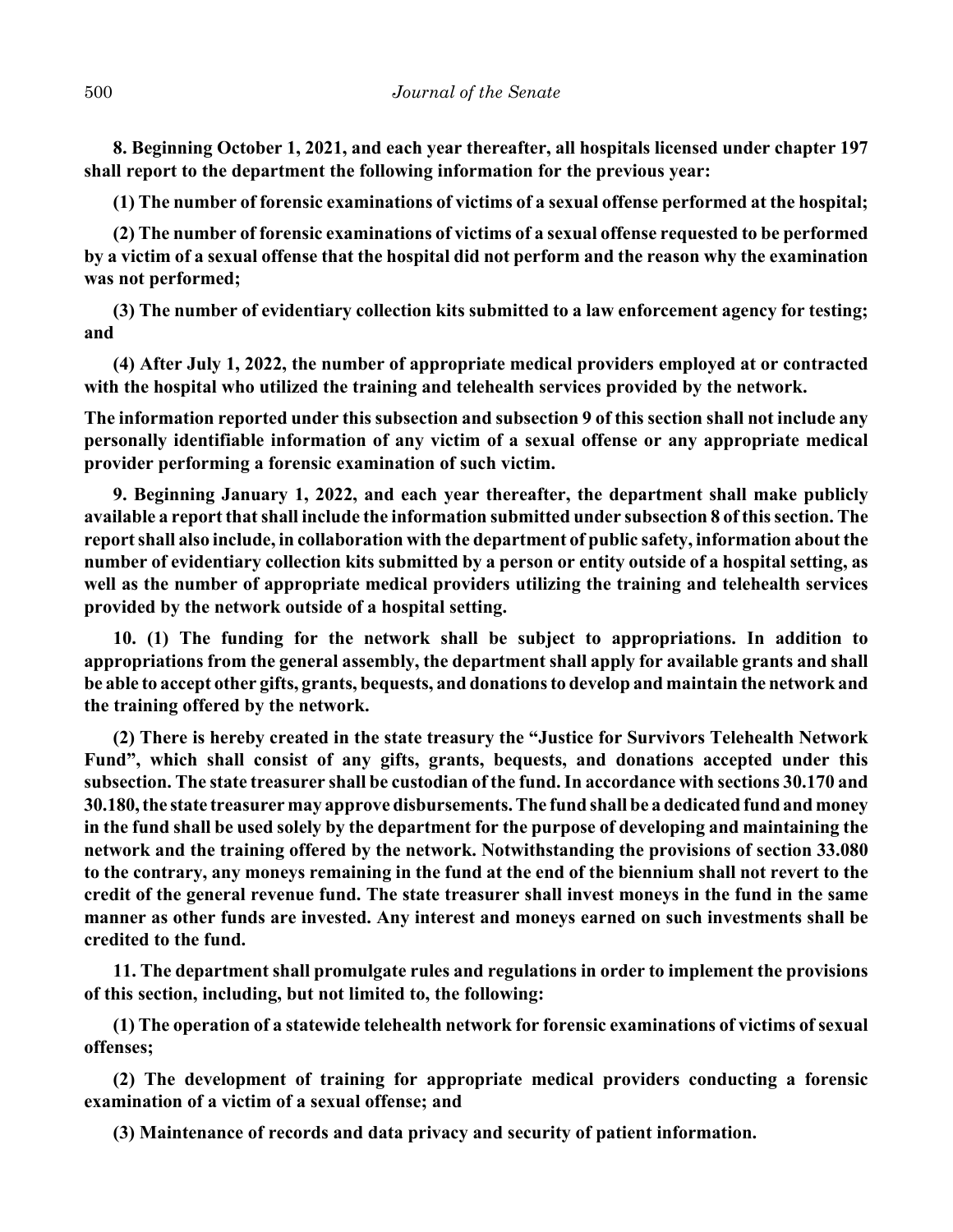**Any rule or portion of a rule, as that term is defined in section 536.010, that is created under the authority delegated in this section shall become effective only if it complies with and is subject to all of the provisions of chapter 536 and, if applicable, section 536.028. This section and chapter 536 are nonseverable and if any of the powers vested with the general assembly pursuant to chapter 536 to review, to delay the effective date, or to disapprove and annul a rule are subsequently held unconstitutional, then the grant of rulemaking authority and any rule proposed or adopted after August 28, 2020, shall be invalid and void.**

**197.135. 1. Beginning January 1, 2023, any hospital licensed under this chapter shall perform a forensic examination using an evidentiary collection kit upon the request and consent of the victim of a sexual offense, or the victim's guardian, when the victim is at least fourteen years of age. In the case of minor consent, the provisions of subsection 2 of section 595.220 shall apply. Victims under fourteen years of age shall be referred to a SAFE CARE provider, as such term is defined in section 334.950, for medical or forensic evaluation and case review. Nothing in this section shall be interpreted to preclude a hospital from performing a forensic examination for a victim under fourteen years of age upon the request and consent of the victim or victim's guardian, subject to the provisions of section 595.220 and the rules promulgated by the department of public safety.**

**2. An appropriate medical provider, as such term is defined in section 595.220, shall perform the forensic examination of a victim of a sexual offense. The hospital shall ensure that any provider performing the examination has received training conducting such examinations that is, at a minimum, equivalent to the training offered by the statewide telehealth network under subsection 4 of section 192.2520. If the provider is not a sexual assault nurse examiner (SANE), or another similarly trained physician or nurse, then the hospital shall utilize telehealth services during the examination, such as those provided by the statewide telehealth network, to provide guidance and support through a SANE, or other similarly trained physician or nurse, who may observe the live forensic examination and who shall communicate with and support the onsite provider with the examination, forensic evidence collection, and proper transmission and storage of the examination evidence.**

**3. The department of health and senior services may issue a waiver of the telehealth requirements of subsection 2 of this section if the hospital demonstrates to the department, in writing, a technological hardship in accessing telehealth services or a lack of access to adequate broadband services sufficient to access telehealth services. Such waivers shall be granted sparingly and for no more than a year in length at a time, with the opportunity for renewal at the department's discretion.**

**4. The department shall waive the requirements of this section if the statewide telehealth network established under section 192.2520 ceases operation, the director of the department of health and senior services has provided written notice to hospitals licensed under this chapter that the network has ceased operation, and the hospital cannot, in good faith, comply with the requirements of this section without assistance or resources of the statewide telehealth network. Such waiver shall remain in effect until such time as the statewide telehealth network resumes operation or until the hospital is able to demonstrate compliance with the provisions of this section without the assistance or resources of the statewide telehealth network.**

**5. The provisions of section 595.220 shall apply to the reimbursement of the reasonable costs of the examinations and the provision of the evidentiary collection kits.**"; and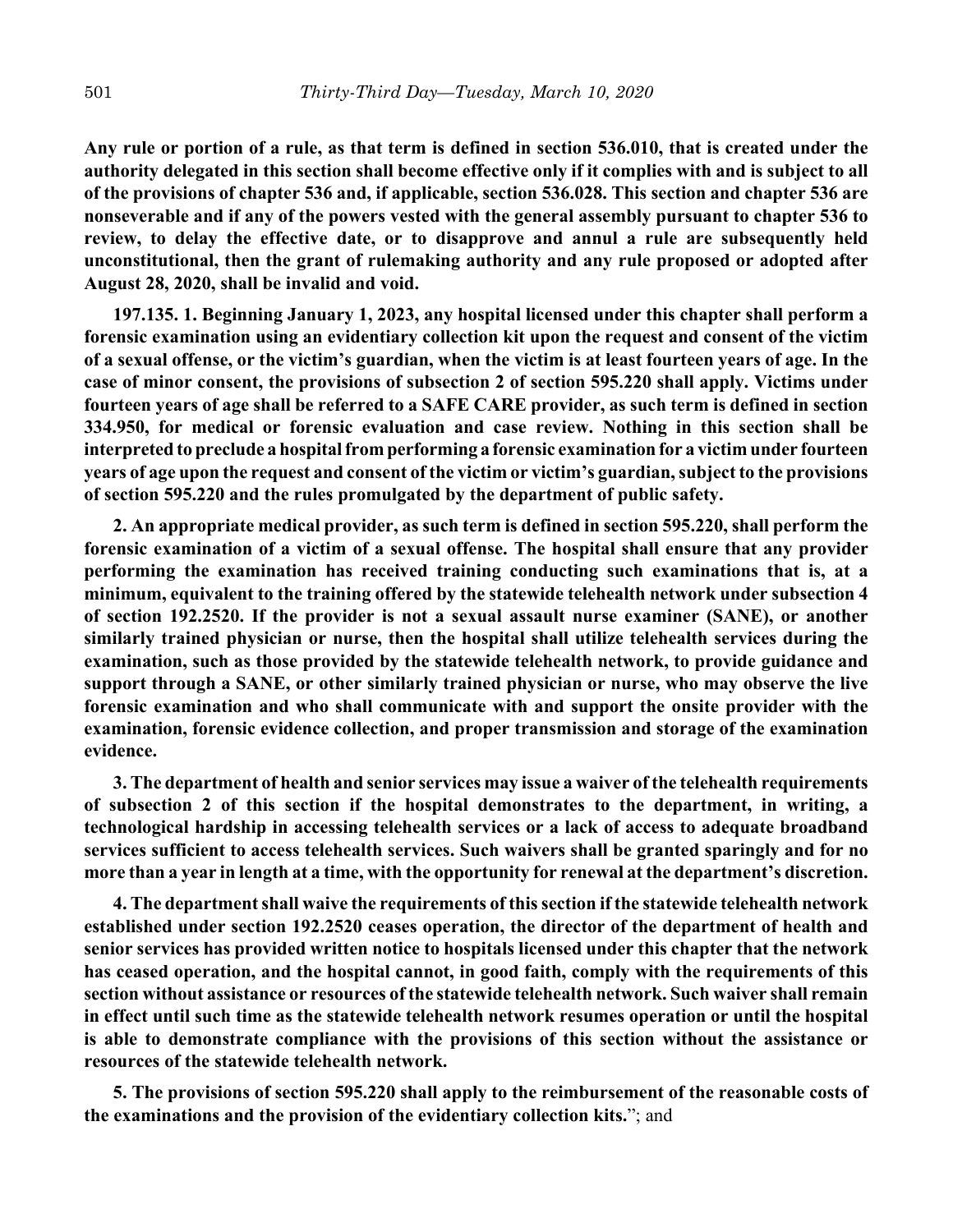Further amend the title and enacting clause accordingly.

Senator Schupp moved that the above amendment be adopted.

Senator Hegeman offered **SA 1** to **SA 1**:

# SENATE AMENDMENT NO. 1 TO SENATE AMENDMENT NO. 1

Amend Senate Amendment No. 1 to Senate Substitute for Senate Committee Substitute for Senate Bill No. 569, Page 5, Section 192.2520, Lines 8-11, by striking all of said lines and inserting in lieu thereof the following: "**network and the training offered by the network. The state treasurer**".

Senator Hegeman moved that the above amendment be adopted, which motion prevailed.

Senator Schupp moved that **SA 1** as amended, be adopted, which motion prevailed.

Senator Koenig moved that **SS** for **SCS** for **SB 569**, as amended, be adopted, which motion prevailed.

On motion of Senator Koenig, **SS** for **SCS** for **SB 569**, as amended, was declared perfected and ordered printed.

**SB 608**, with **SCS**, was placed on the Informal Calendar.

Senator Hegeman moved that **SB 632** be taken up for perfection, which motion prevailed.

Senator Hegeman offered **SS** for **SB 632**, entitled:

# SENATE SUBSTITUTE FOR

# SENATE BILL NO. 632

An Act to repeal section 620.2459, RSMo, and to enact in lieu thereof one new section relating to grants to expand access to broadband internet service in unserved and underserved areas of the state.

Senator Hegeman moved that **SS** for **SB 632** be adopted, which motion prevailed.

On motion of Senator Hegeman, **SS** for **SB 632**, was declared perfected and ordered printed.

Senator Wieland moved that **SB 553**, with **SA 1** (pending), be called from the Informal Calendar and again taken up for perfection, which motion prevailed.

**SA 1** was again taken up.

At the request of Senator Onder, **SA 1** was withdrawn.

Senator Wieland moved that **SB 553** be adopted, which motion prevailed.

On motion of Senator Wieland, **SB 553** was declared perfected and ordered printed.

# **SENATE BILLS FOR THIRD READING**

**SB 686**, introduced by Senator Sater, entitled:

An Act to repeal section 301.030, RSMo, and to enact in lieu thereof one new section relating to motor vehicle registration periods.

Was called from the Consent Calendar and taken up.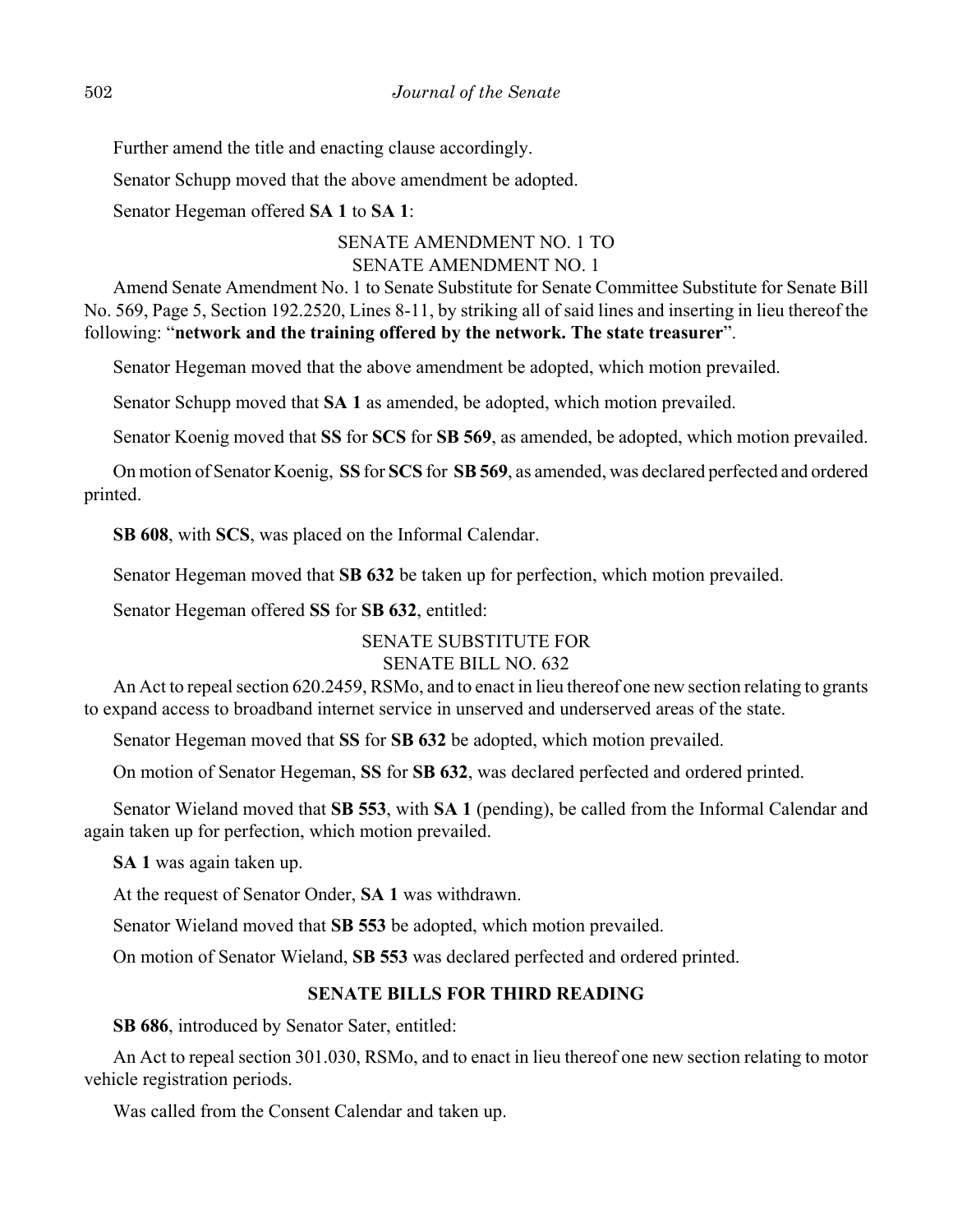On motion of Senator Sater, **SB 686** was read the 3rd time and passed by the following vote:

| YEAS—Senators |                     |             |                 |          |          |             |
|---------------|---------------------|-------------|-----------------|----------|----------|-------------|
| Arthur        | <b>Bernskoetter</b> | Brown       | <b>Burlison</b> | Cierpiot | Crawford | Cunningham  |
| Emery         | Hegeman             | Hoskins     | Hough           | Koenig   | Libla    | Luetkemeyer |
| Nasheed       | Onder               | Riddle      | Rizzo           | Rowden   | Sater    | Schatz      |
| Schupp        | Sifton              | Wallingford | Walsh           | White    | Wieland  | Williams-28 |
|               |                     |             |                 |          |          |             |
|               | NAYS—Senators—None  |             |                 |          |          |             |

Absent—Senators

Eigel O'Laughlin—2

Absent with leave—Senator May—1

Vacancies—3

The President declared the bill passed.

On motion of Senator Sater, title to the bill was agreed to.

Senator Sater moved that the vote by which the bill passed be reconsidered.

Senator Rowden moved that motion lay on the table, which motion prevailed.

**SB 774**, introduced by Senator Brown, entitled:

An Act to repeal sections 301.560 and 301.564, RSMo, and to enact in lieu thereof two new sections relating to responsibilities of the Missouri state highway patrol.

Was called from the Consent Calendar and taken up.

On motion of Senator Brown, **SB 774** was read the 3rd time and passed by the following vote:

| YEAS—Senators |              |               |                 |             |          |            |
|---------------|--------------|---------------|-----------------|-------------|----------|------------|
| Arthur        | Bernskoetter | Brown         | <b>Burlison</b> | Cierpiot    | Crawford | Cunningham |
| Eigel         | Emery        | Hegeman       | Hoskins         | Hough       | Koenig   | Libla      |
| Luetkemeyer   | Nasheed      | $O'$ Laughlin | Onder           | Riddle      | Rizzo    | Rowden     |
| Sater         | Schatz       | Schupp        | Sifton          | Wallingford | Walsh    | White      |
| Wieland       | Williams-30  |               |                 |             |          |            |

NAYS—Senators—None

Absent—Senators—None

Absent with leave—Senator May—1

Vacancies—3

The President declared the bill passed.

On motion of Senator Brown, title to the bill was agreed to.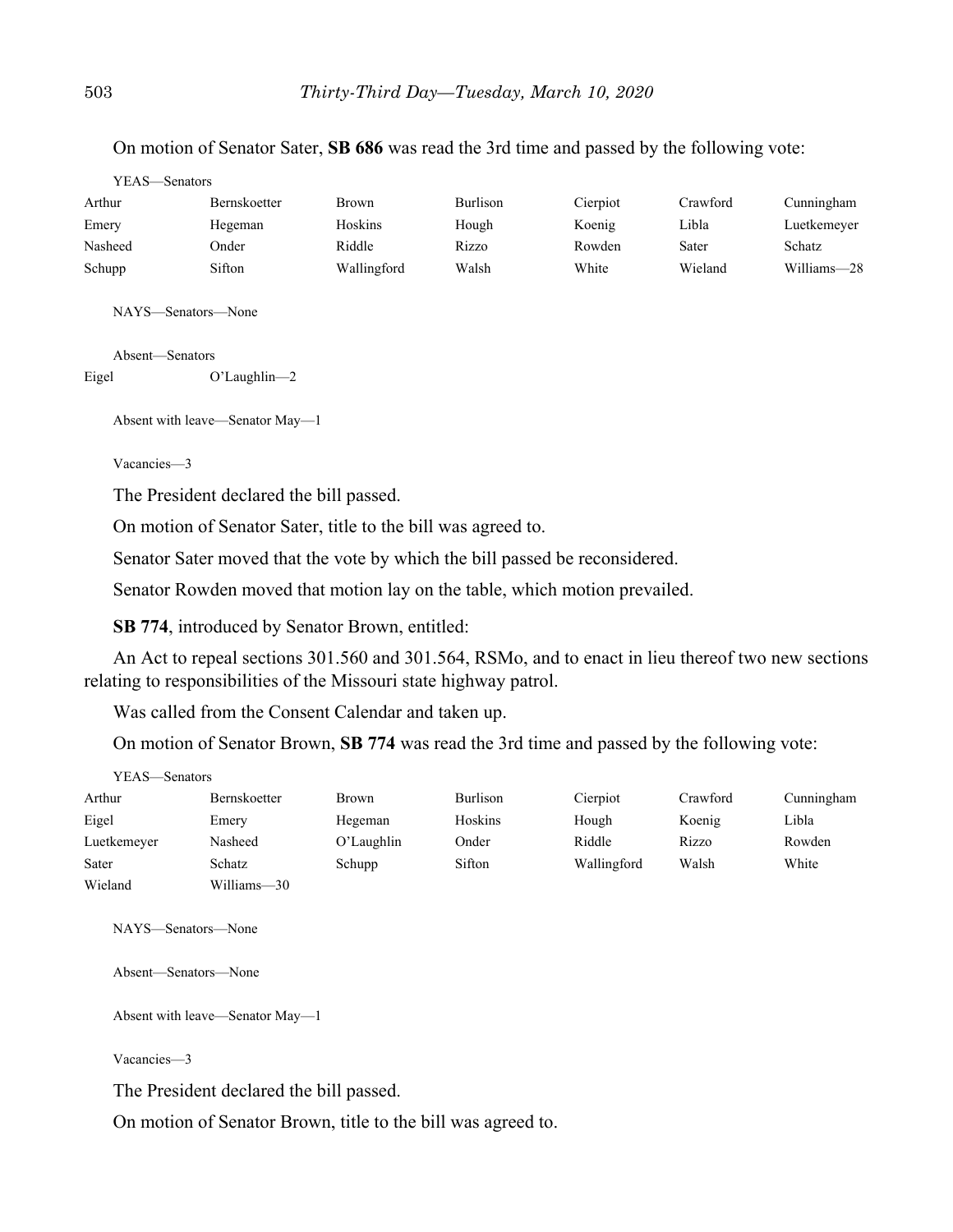Senator Brown moved that the vote by which the bill passed be reconsidered.

Senator Rowden moved that motion lay on the table, which motion prevailed.

**SB 544**, introduced by Senator Arthur, entitled:

An Act to amend chapter 67, RSMo, by adding thereto one new section relating to providing services to homeless persons.

Was called from the Consent Calendar and taken up.

On motion of Senator Arthur, **SB 544** was read the 3rd time and passed by the following vote:

| YEAS—Senators |         |             |          |            |             |             |
|---------------|---------|-------------|----------|------------|-------------|-------------|
| Arthur        | Brown   | Cierpiot    | Crawford | Cunningham | Eigel       | Emery       |
| Hegeman       | Hoskins | Hough       | Koenig   | Libla      | Luetkemeyer | Nasheed     |
| $O'$ Laughlin | Onder   | Riddle      | Rizzo    | Rowden     | Sater       | Schatz      |
| Schupp        | Sifton  | Wallingford | Walsh    | White      | Wieland     | Williams-28 |

NAYS—Senator Burlison—1

```
Absent—Senator Bernskoetter—1
```
Absent with leave—Senator May—1

Vacancies—3

 $\overline{y}$ 

The President declared the bill passed.

On motion of Senator Arthur, title to the bill was agreed to.

Senator Arthur moved that the vote by which the bill passed be reconsidered.

Senator Rowden moved that motion lay on the table, which motion prevailed.

**SB 676**, introduced by Senator Luetkemeyer, entitled:

An Act to repeal sections 137.180, 137.275, 137.355, 137.385, and 138.090, RSMo, and to enact in lieu thereof five new sections relating to property tax assessments.

Was called from the Consent Calendar and taken up.

On motion of Senator Luetkemeyer, **SB 676** was read the 3rd time and passed by the following vote:

| Y EAS—Senators |            |          |             |          |            |             |
|----------------|------------|----------|-------------|----------|------------|-------------|
| Arthur         | Brown      | Burlison | Cierpiot    | Crawford | Cunningham | Eigel       |
| Emery          | Hegeman    | Hoskins  | Hough       | Koenig   | Libla      | Luetkemeyer |
| Nasheed        | O'Laughlin | Onder    | Riddle      | Rizzo    | Rowden     | Sater       |
| Schatz         | Schupp     | Sifton   | Wallingford | Walsh    | White      | Wieland     |
| Williams-29    |            |          |             |          |            |             |

NAYS—Senators—None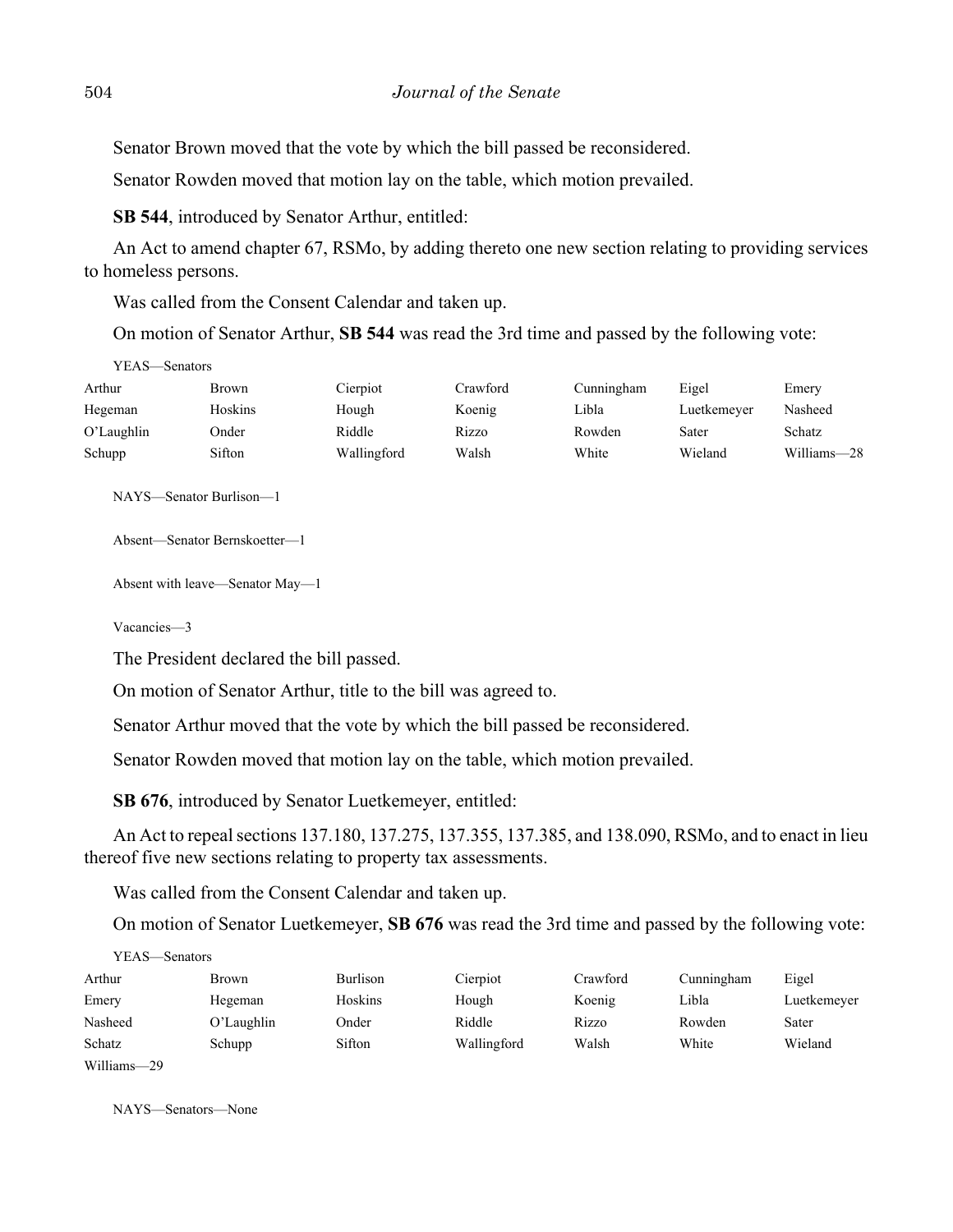Absent—Senator Bernskoetter—1

Absent with leave—Senator May—1

Vacancies—3

The President declared the bill passed.

On motion of Senator Luetkemeyer, title to the bill was agreed to.

Senator Luetkemeyer moved that the vote by which the bill passed be reconsidered.

Senator Rowden moved that motion lay on the table, which motion prevailed.

**SB 616**, with **SCS**, introduced by Senator Cunningham, entitled:

An Act to repeal section 205.202, RSMo, and to enact in lieu thereof one new section relating to the closure of county hospital districts.

Was called from the Consent Calendar and taken up.

**SCS** for **SB 616**, entitled:

#### SENATE COMMITTEE SUBSTITUTE FOR SENATE BILL NO. 616

An Act to repeal section 205.202, RSMo, and to enact in lieu thereof one new section relating to the closure of county hospital districts.

Was taken up.

Senator Cunningham moved that **SCS** for **SB 616** be adopted, which motion prevailed.

On motion of Senator Cunningham, **SCS** for **SB 616** was read the 3rd time and passed by the following vote:

| YEAS—Senators |               |          |             |          |            |             |
|---------------|---------------|----------|-------------|----------|------------|-------------|
| Arthur        | Brown         | Burlison | Cierpiot    | Crawford | Cunningham | Eigel       |
| Emery         | Hegeman       | Hoskins  | Hough       | Koenig   | Libla      | Luetkemeyer |
| Nasheed       | $O'$ Laughlin | Onder    | Riddle      | Rizzo    | Rowden     | Sater       |
| Schatz        | Schupp        | Sifton   | Wallingford | Walsh    | White      | Wieland     |
| Williams-29   |               |          |             |          |            |             |

NAYS—Senators—None

Absent—Senator Bernskoetter—1

Absent with leave—Senator May—1

Vacancies—3

The President declared the bill passed.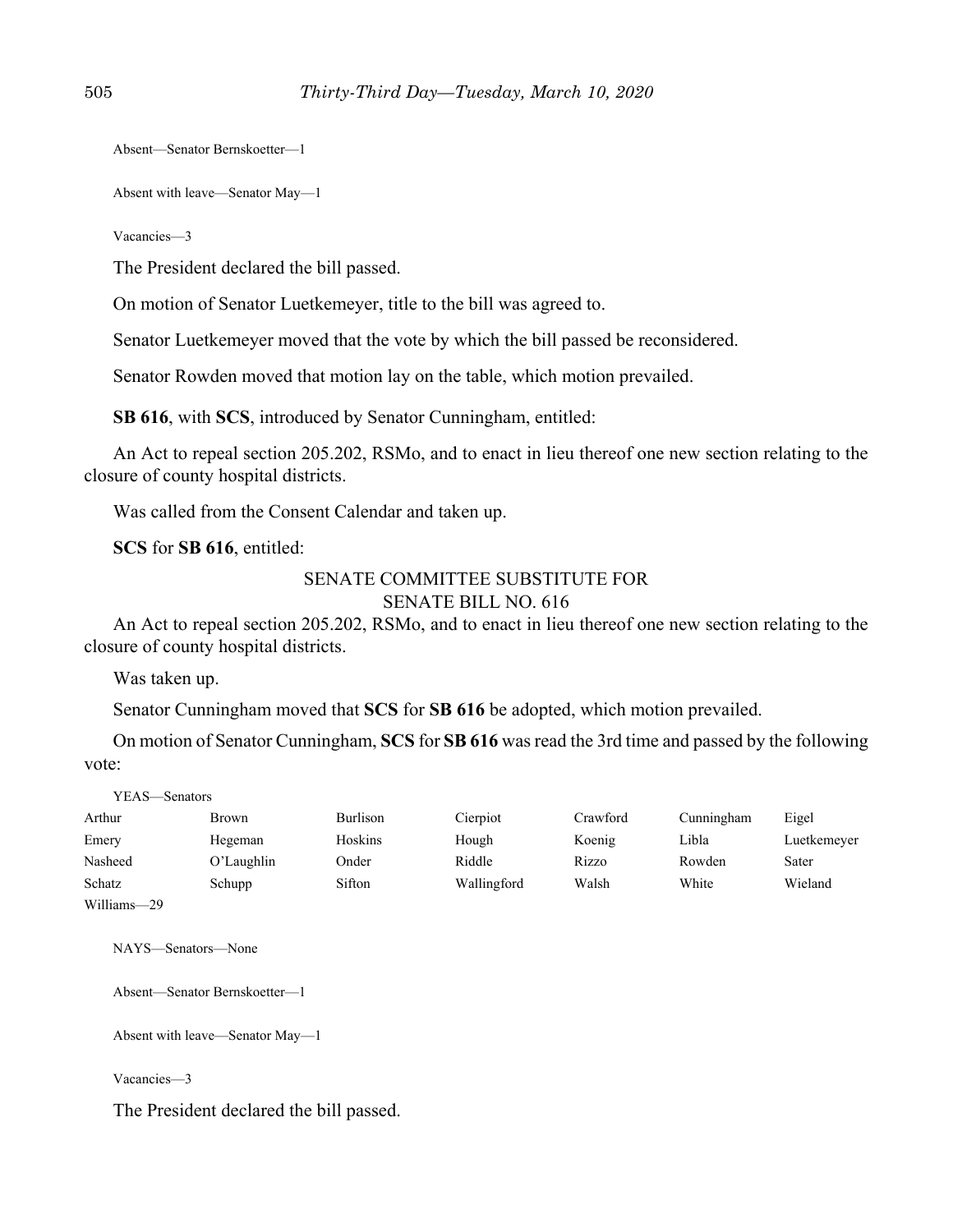On motion of Senator Cunningham, title to the bill was agreed to.

Senator Cunningham moved that the vote by which the bill passed be reconsidered.

Senator Rowden moved that motion lay on the table, which motion prevailed.

**SB 725**, with **SCS**, introduced by Senator Brown, entitled:

An Act to repeal section 91.450, RSMo, and to enact in lieu thereof one new section relating to boards of public works in certain cities.

Was called from the Consent Calendar and taken up.

**SCS** for **SB 725**, entitled:

# SENATE COMMITTEE SUBSTITUTE FOR SENATE BILL NO. 725

An Act to amend chapter 79, RSMo, by adding thereto one new section relating to city officials.

Was taken up.

 $YFAS = S$ 

Senator Brown moved that **SCS** for **SB 725** be adopted, which motion prevailed.

On motion of Senator Brown, **SCS** for **SB 725** was read the 3rd time and passed by the following vote:

| r e AS—Senators |            |          |             |          |            |             |
|-----------------|------------|----------|-------------|----------|------------|-------------|
| Arthur          | Brown      | Burlison | Cierpiot    | Crawford | Cunningham | Eigel       |
| Emery           | Hegeman    | Hoskins  | Hough       | Koenig   | Libla      | Luetkemeyer |
| Nasheed         | O'Laughlin | Onder    | Riddle      | Rizzo    | Rowden     | Sater       |
| Schatz          | Schupp     | Sifton   | Wallingford | Walsh    | White      | Wieland     |
| Williams-29     |            |          |             |          |            |             |

NAYS—Senators—None

Absent—Senator Bernskoetter—1

Absent with leave—Senator May—1

Vacancies—3

The President declared the bill passed.

On motion of Senator Brown, title to the bill was agreed to.

Senator Brown moved that the vote by which the bill passed be reconsidered.

Senator Rowden moved that motion lay on the table, which motion prevailed.

**SB 846**, introduced by Senator Sater, entitled:

An Act to repeal section 192.2305, RSMo, and to enact in lieu thereof one new section relating to the office of state ombudsman for long-term care facility residents.

Was called from the Consent Calendar and taken up.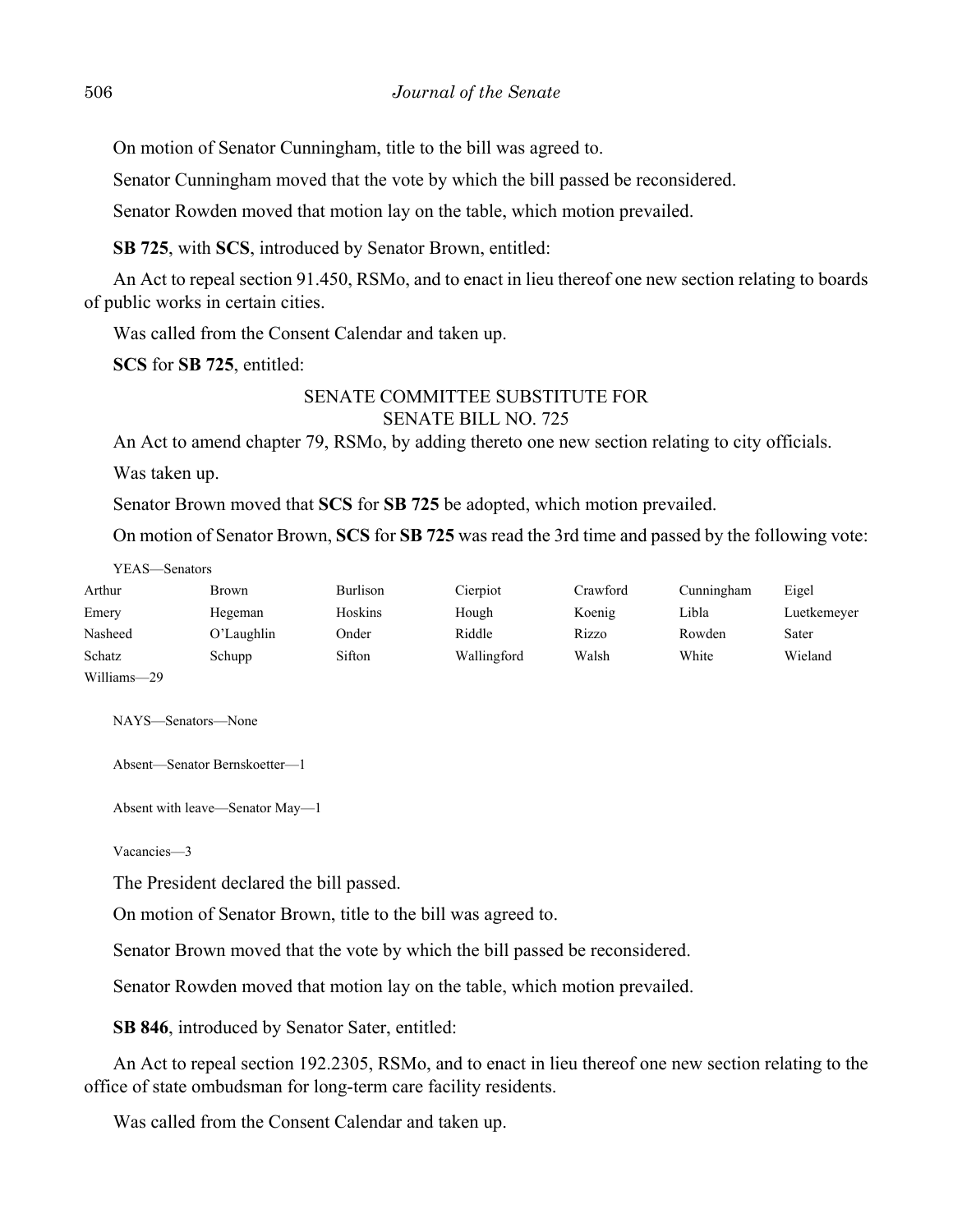| Present—Senators |         |             |          |            |             |             |
|------------------|---------|-------------|----------|------------|-------------|-------------|
| Arthur           | Brown   | Burlison    | Crawford | Cunningham | Eigel       | Emery       |
| Hegeman          | Hoskins | Hough       | Koenig   | Libla      | Luetkemeyer | Nasheed     |
| $O'$ Laughlin    | Onder   | Riddle      | Rizzo    | Rowden     | Sater       | Schatz      |
| Schupp           | Sifton  | Wallingford | Walsh    | White      | Wieland     | Williams-28 |

On motion of Senator Sater, **SB 846** was read the 3rd time and passed by the following vote:

Absent—Senators

Bernskoetter Cierpiot—2

Absent with leave—Senator May—1

Vacancies—3

The President declared the bill passed.

On motion of Senator Sater, title to the bill was agreed to.

Senator Sater moved that the vote by which the bill passed be reconsidered.

Senator Rowden moved that motion lay on the table, which motion prevailed.

# **HOUSE BILLS ON THIRD READING**

## **HCS** for **HBs 1511** and **1452**, entitled:

An Act to repeal sections 324.008 and 324.009, RSMo, and to enact in lieu thereof one new section relating to professional licensing reciprocity.

Was taken up by Senator Brown.

On motion of Senator Brown, **HCS** for **HBs 1511** and **1452** was read the 3rd time and passed by the following vote:

| YEAS—Senators |            |          |             |          |            |             |
|---------------|------------|----------|-------------|----------|------------|-------------|
| Arthur        | Brown      | Burlison | Cierpiot    | Crawford | Cunningham | Eigel       |
| Emery         | Hegeman    | Hoskins  | Hough       | Koenig   | Libla      | Luetkemeyer |
| Nasheed       | O'Laughlin | Onder    | Riddle      | Rizzo    | Rowden     | Sater       |
| Schatz        | Schupp     | Sifton   | Wallingford | Walsh    | White      | Wieland     |
| Williams-29   |            |          |             |          |            |             |

NAYS—Senators—None

Absent—Senator Bernskoetter—1

Absent with leave—Senator May—1

Vacancies—3

The President declared the bill passed.

On motion of Senator Brown, title to the bill was agreed to.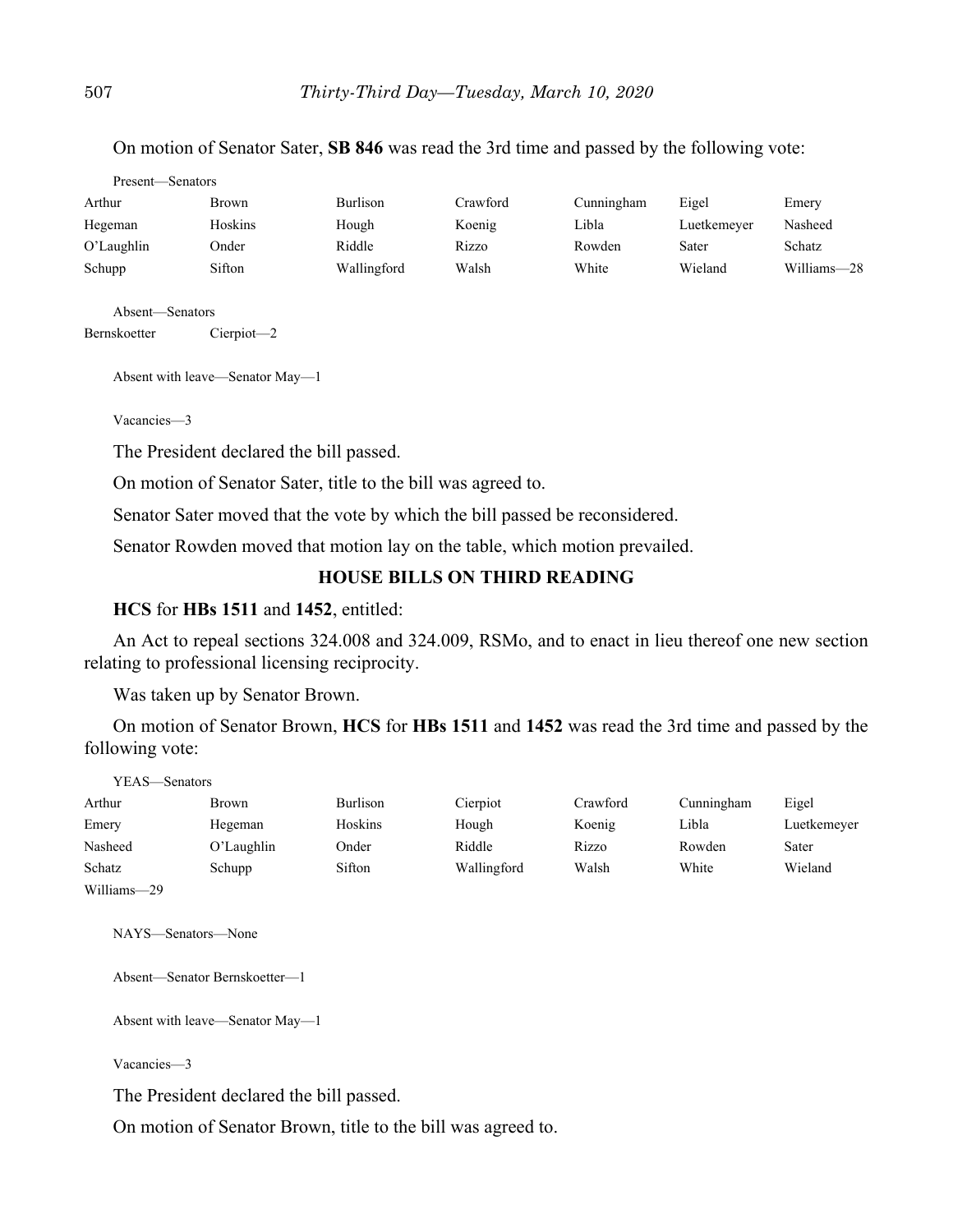Senator Brown moved that the vote by which the bill passed be reconsidered.

Senator Rowden moved that motion lay on the table, which motion prevailed.

## **REPORTS OF STANDING COMMITTEES**

Senator Rowden, Chairman of the Committee on Rules, Joint Rules, Resolutions and Ethics, submitted the following reports:

Mr. President: Your Committee on Rules, Joint Rules, Resolutions and Ethics, to which were referred **SS** for **SB 632** and **SB 553**, begs leave to report that it has examined the same and finds that the bills have been truly perfected and that the printed copies furnished the Senators are correct.

The Senate observed a moment of silence for former state representative Jack Buechner.

### **RESOLUTIONS**

Senator Riddle offered Senate Resolution No. 1366, regarding Jacque A. Cowherd, Fulton, which was adopted.

Senator Riddle offered Senate Resolution No. 1367, regarding David M. Deets, Troy, which was adopted.

Senator Hough offered Senate Resolution No. 1368, regarding Springfield Board of Education, which was adopted.

# **INTRODUCTION OF GUESTS**

Senator Walsh introduced to the Senate, former State Senator Judge Joe Keavney, St. Louis.

Senator Wallingford introduced to the Senate, Ome and Mateo Hayward, Cape Girardeau; and Ome was made an honorary page.

Senator White introduced to the Senate, Chris Yaudas and Carrie Cline, Newton County Library, Neosho.

Senator Schupp introduced to the Senate, Audrey Bauer, Benjamin Hannah, Christopher Payne, Hale Rhodes, Molly Rufkahr, Isolde Scoville, Halle Kay Shelton, Austin Walker and Cyrus Zaiee, fourth-grade students, Rohan Woods Elementary School.

Senator Hegeman introduced to the Senate, Jane Brown, Kansas City.

Senator Burlison introduced to the Senate, Jennifer and Madison Edwards, Springfield; and Marla McKan, Willard.

Senator Rizzo introduced to the Senate, Ricky Kidd and Tricia Bushnell, Kansas City.

On motion of Senator Rowden, the Senate adjourned under the rules.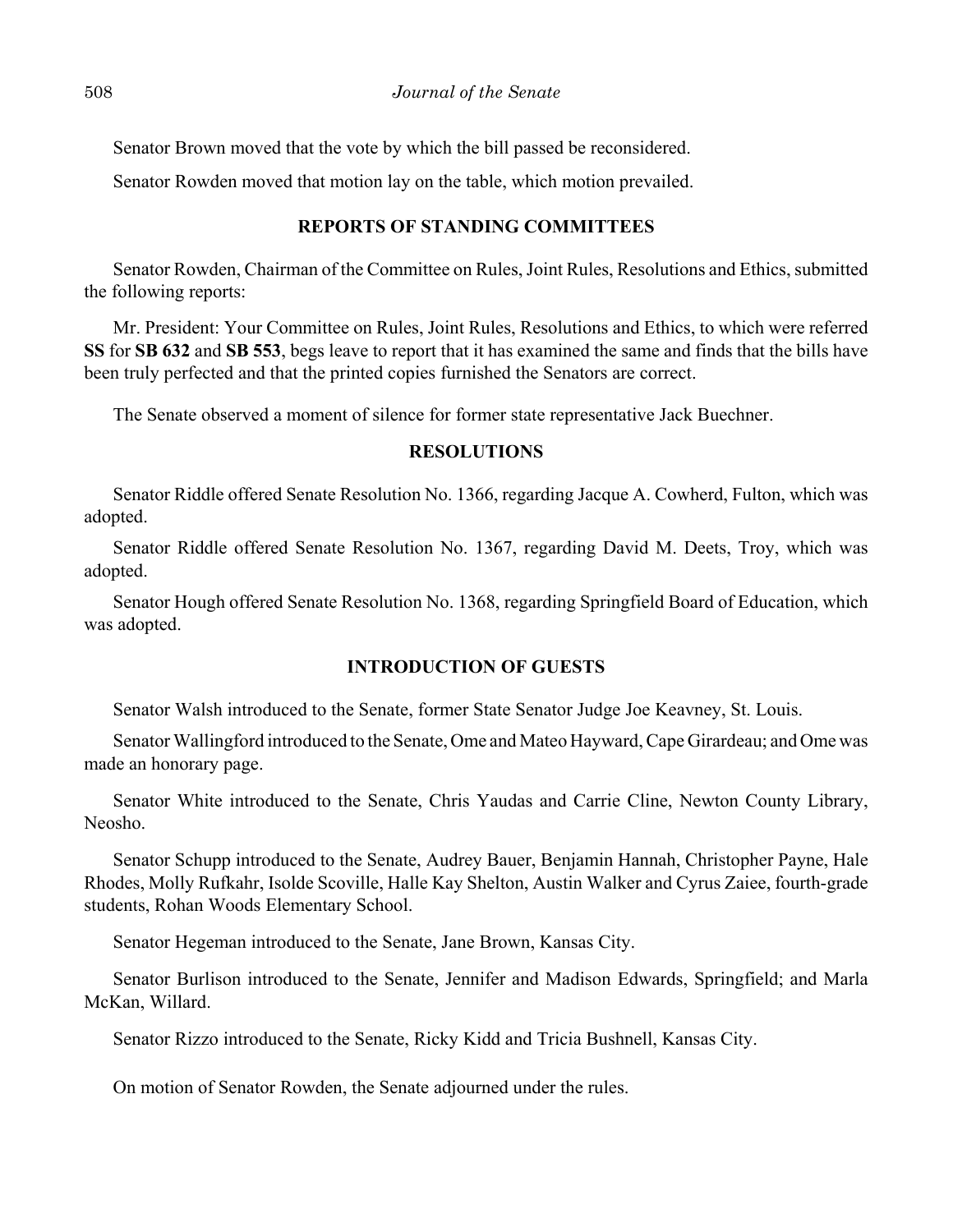## SENATE CALENDAR

# THIRTY-FOURTH DAY–WEDNESDAY, MARCH 11, 2020  $\mathcal{L}$

# FORMAL CALENDAR

# SECOND READING OF SENATE BILLS

SB 1009-Burlison SB 1010-Sater SB 1011-Williams SB 1012-Wieland SB 1013-Wieland SB 1014-Sifton SB 1015-Emery SB 1016-Crawford SB 1017-Walsh SB 1018-Rizzo SB 1019-Rizzo SB 1020-Schatz SB 1021-O'Laughlin SB 1022-O'Laughlin SB 1023-O'Laughlin SB 1024-Riddle SB 1025-Emery SB 1026-O'Laughlin SB 1027-O'Laughlin SB 1028-White SB 1029-Sater SB 1030-Williams SB 1031-Nasheed SB 1032-Riddle SB 1033-Hegeman SB 1034-Cierpiot SB 1035-Emery SB 1036-White SB 1037-Walsh SB 1038-Wallingford SB 1039-Wallingford SB 1040-Wallingford SB 1041-Schupp SB 1042-Nasheed SB 1043-Emery

SB 1044-Crawford SB 1045-Bernskoetter SB 1046-Koenig SB 1047-O'Laughlin SB 1048-Burlison SB 1049-Burlison SB 1050-Williams SB 1051-Eigel SB 1052-Eigel SB 1053-Eigel SB 1054-Cierpiot SB 1055-Rowden SB 1056-Hegeman SB 1057-Hegeman and Luetkemeyer SB 1058-Brown SB 1059-Hough SB 1060-Hough SB 1061-Libla SB 1062-Nasheed SB 1063-O'Laughlin SB 1064-O'Laughlin SB 1065-O'Laughlin SB 1066-O'Laughlin SB 1067-Sifton SB 1068-Williams SB 1069-Williams SB 1070-Williams SB 1071-Williams SB 1072-Hough SB 1073-Hough SB 1074-Hoskins SB 1075-Emery SB 1076-Emery SB 1077-Onder SB 1078-Onder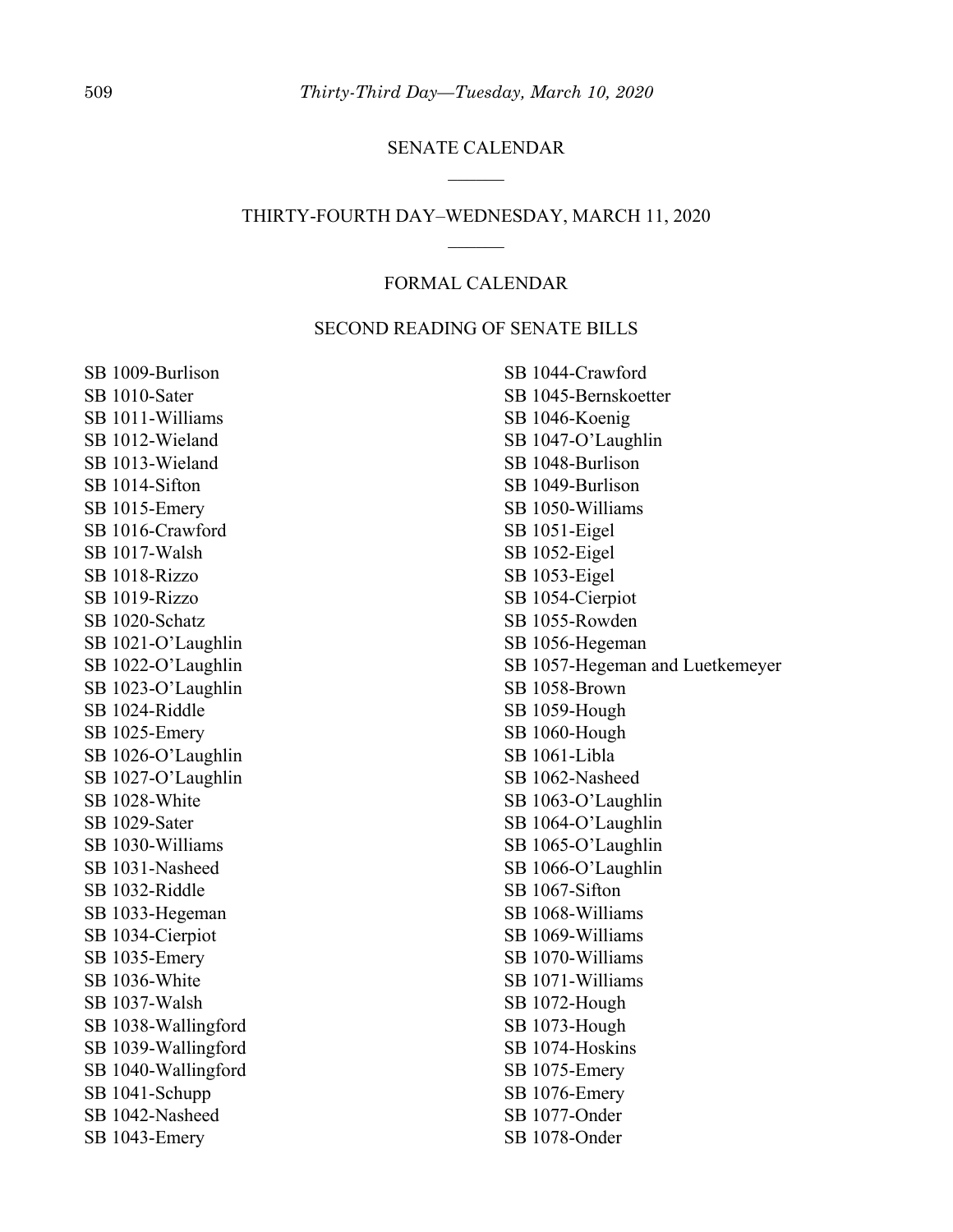SB 1079-Burlison SB 1080-Rizzo SB 1081-Rizzo SB 1082-Bernskoetter SB 1083-Brown

SB 1084-Brown SB 1085-Rowden SB 1086-Wieland SB 1087-Wieland SB 1088-Sater

## HOUSE BILLS ON SECOND READING

HB 1631-Deaton HCS for HB 1959 HB 1566-Burnett HCS for HB 1434 HCS for HB 1488 HB 1348-Baker HCS for HB 1655 HB 1640-Taylor HB 2061-Christofanelli HCS for HBs 1387 & 1482 HB 1418-McGirl HB 1486-Rehder HCS for HB 1868 HB 1873-Gregory HCS for HB 1696 HCS for HB 1787 HB 1694-Anderson HB 1421-Hudson HB 1559-Remole HCS for HB 1289 HCS for HB 1293 HCS for HB 1331 HCS for HB 1333 HCS for HB 1683 HCS for HB 1600

HCS for HB 1912 HCS for HB 1898 HB 2199-Gannon HB 1800-Morris (140) HB 1468-Toalson Reisch HCS for HB 1540 HB 1698-Henderson HB 1716-Morse (151) HCS for HB 2049 HCS for HB 2120 HB 1386-Murphy HCS for HB 2128 HCS#2 for HB 1568 HB 1383-Washington HB 1768-Riggs HCS for HB 1711 HCS for HB 1473 HCS#2 for HB 1604 HCS for HB 1334 HCS for HB 1817 HB 1818-Dinkins HCS for HB 1854 HB 1903-Shields HCS for HJR 103

# THIRD READING OF SENATE BILLS

SS for SB 632-Hegeman SB 553-Wieland

### SENATE BILLS FOR PERFECTION

 1. SB 590-Burlison, with SCS 2. SB 559-Schatz, with SCS 3. SB 583-Arthur, with SCS 4. SB 646-Koenig

 5. SBs 675 & 705-Luetkemeyer, with SCS 6. SJRs 48, 41 & 43-Luetkemeyer, with SCS 7. SB 699-Riddle, with SCS 8. SB 714-Burlison, with SCS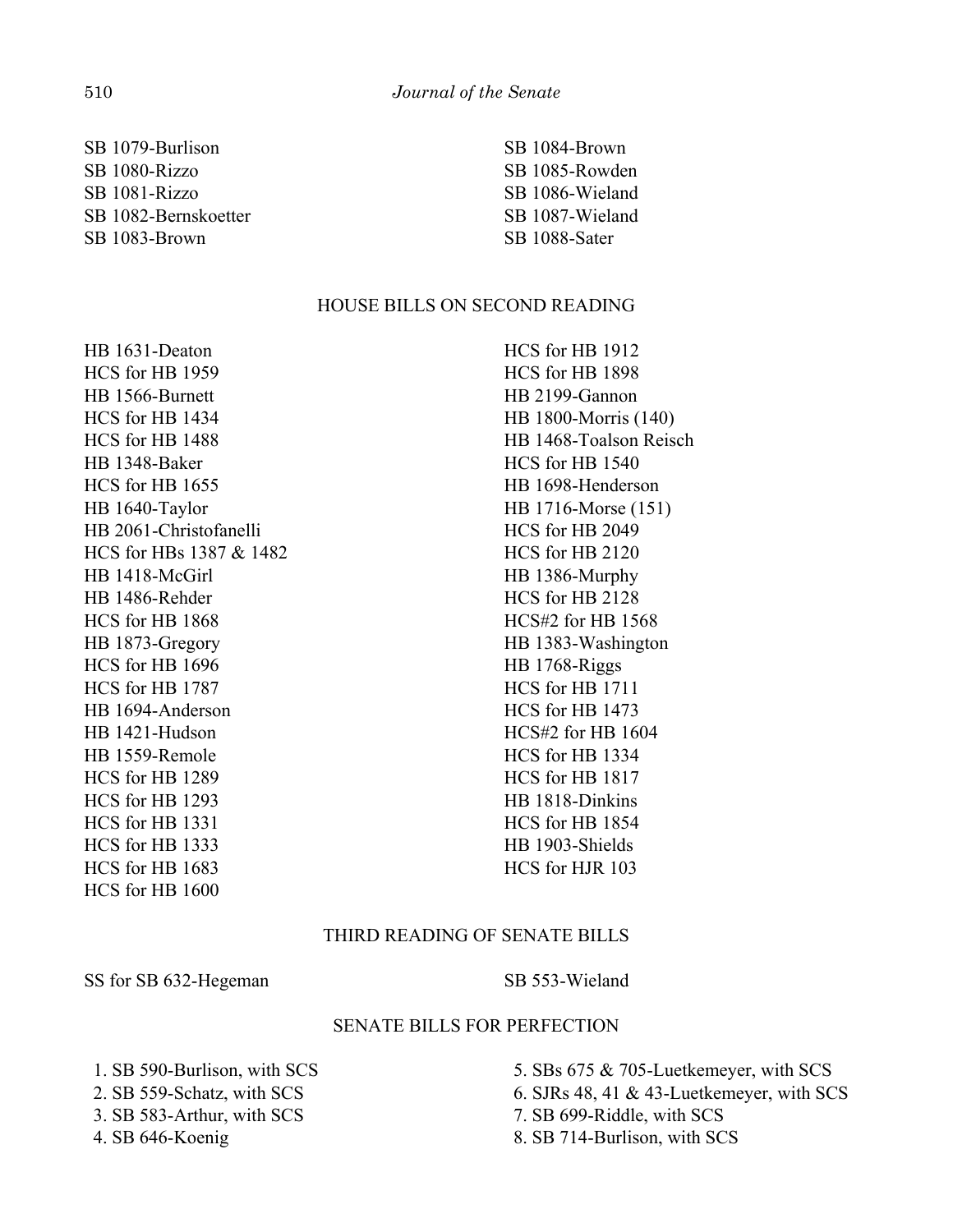9. SB 613-Emery, with SCS 10. SB 537-Libla 11. SB 572-Rowden 12. SB 748-White 13. SB 696-Sifton 14. SB 595-Hough, with SCS 15. SB 548-Hegeman 16. SB 703-Hoskins, with SCS 17. SB 605-O'Laughlin, with SCS 18. SB 640-Onder 19. SJR 44-Eigel 20. SB 647-Koenig, with SCS 21. SB 578-Crawford, with SCS 22. SB 522-Sater 23. SJR 31-Sater 24. SB 674-Brown 25. SB 661-Bernskoetter, with SCS 26. SB 645-Hoskins, with SCS 27. SB 625-Libla, with SCS 28. SB 633-Hegeman

29. SB 739-Onder, with SCS 30. SB 716-Burlison 31. SB 809-Brown, with SCS 32. SB 797-Wieland, with SCS 33. SB 779-Crawford 34. SB 756-Sifton, with SCS 35. SB 764-Onder, with SCS 36. SB 768-Onder, with SCS 37. SB 690-Cunningham 38. SB 639-Riddle 39. SB 576-Crawford, with SCS 40. SB 615-Cunningham 41. SB 586-Bernskoetter, with SCS 42. SB 568-Hoskins, with SCS 43. SB 784-Wallingford 44. SBs 602, 778 & 561-Luetkemeyer, with SCS 45. SB 802-Hegeman 46. SJR 61-Nasheed, with SCS 47. SB 542-Nasheed, with SCS

# INFORMAL CALENDAR

# SENATE BILLS FOR PERFECTION

SB 524-Sater SB 525-Emery, with SCS, SS for SCS & SA 1 (pending) SB 526-Emery, with SCS SB 529-Cunningham, with SCS SB 530-Cunningham, with SCS, SS for SCS & SA 1 (pending) SB 531-Wallingford, with SS & SA 1 (pending) SBs 538, 562 & 601-Libla, with SCS, SS for SCS & SA 1 (pending) SB 539-Libla, with SA 1 (pending) SB 555-Riddle SB 557-Schatz, with SCS

SB 558-Schatz, with SCS SB 575-Eigel, with SS#2 & SA 2 (pending) SB 581-Cierpiot, with SCS SB 592-White SB 608-May, with SCS SB 636-Wieland SB 648-Koenig, with SCS SB 649-Eigel SB 670-Hough, with SCS, SS for SCS & SA 1 (pending) SB 677-Luetkemeyer SJR 32-Sater SJR 40-Koenig

### HOUSE BILLS ON THIRD READING

SS for HB 1693-Rehder (Luetkemeyer) (In Fiscal Oversight)